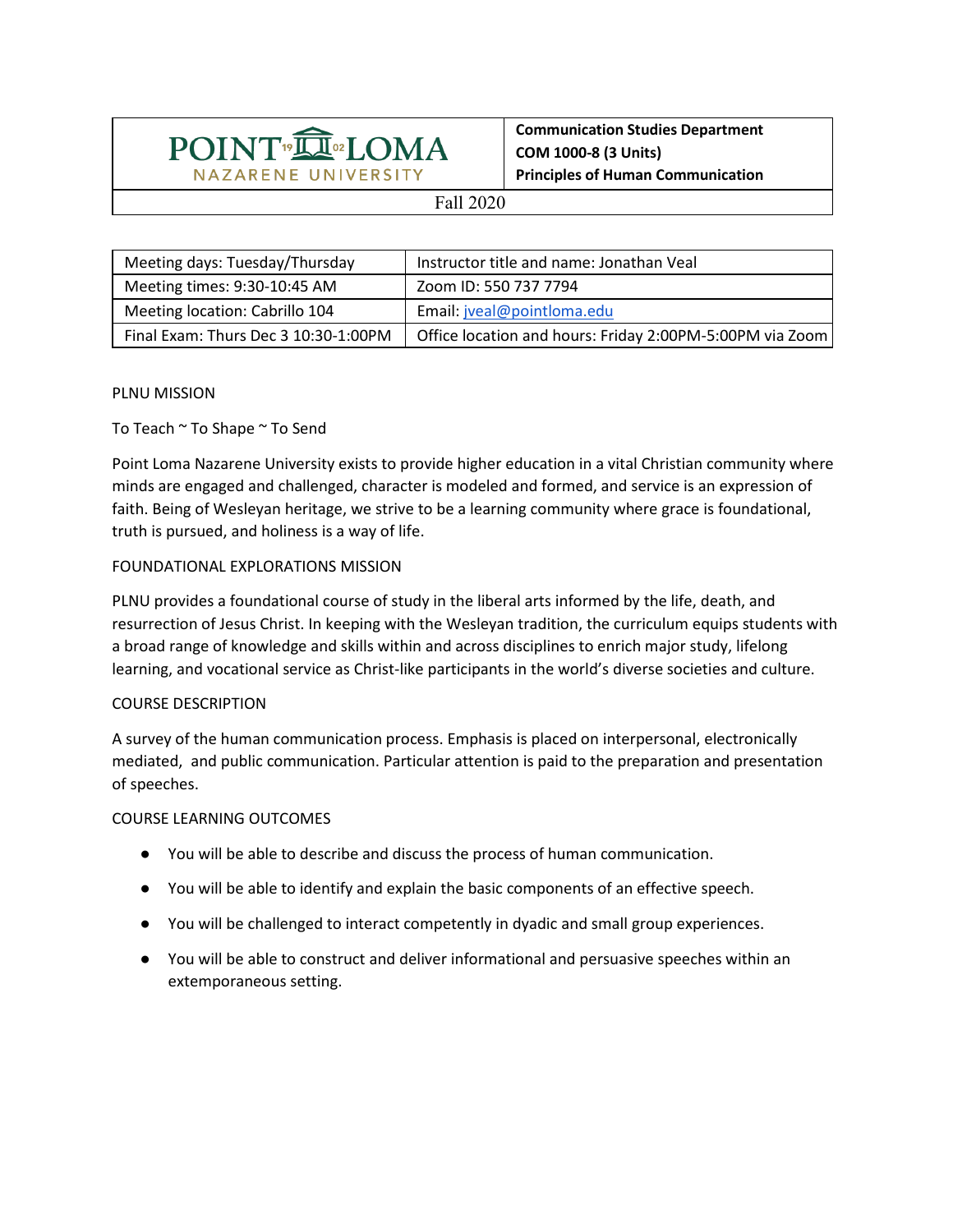#### REQUIRED MATERIALS & RESOURCES

- **•** Berko, R.M., Wolvin, A. D. & Wolvin, D. R. Communicating: A social and career focus. (12<sup>th</sup> Ed.). New York: Houghton Mifflin Company.
- https://canvas.pointloma.edu/login Critical information will be communicated via Canvas.
- Subscription to 30Minute Prep [\(www.30minuteprep.com\)](http://www.30minuteprep.com/) Instructor Code: JV833MP

# COURSE CREDIT HOUR INFORMATION

In the interest of providing sufficient time to accomplish the stated Course Learning Outcomes, this class meets the PLNU credit hour policy for a 3 unit class delivered over 16 weeks. It is anticipated that students will spend a minimum of 37.5 participation hours per credit hour on their coursework. For this course, students will spend an estimated 112.5 total hours meeting the course learning outcomes. The time estimations are provided in the Canvas modules.

# ASSESSMENT AND GRADING

|          | B             |               |            |                |
|----------|---------------|---------------|------------|----------------|
| A 93-100 | $B + 87 - 89$ | $C+77-79$     | l D+ 67-69 | F Less than 59 |
| A-90-92  | B 83-86       | $C$ 73-76     | D 63-66    |                |
|          | B-80-82       | $C - 70 - 72$ | D-60-62    |                |

#### Grade Scale Based on Percentages

#### Course Point Values

| Assignment                                     | <b>Point Value</b> |
|------------------------------------------------|--------------------|
| Quizzes/ Class Activities (10 at 10 pts. Each) | 100                |
| Asynchronous Speeches/ At Home Journals (20)   | 200                |
| Midterm Speech                                 | 100                |
| <b>Final Presentation</b>                      | 150                |
| <b>Final Exam</b>                              | 150                |
| Total                                          | 700                |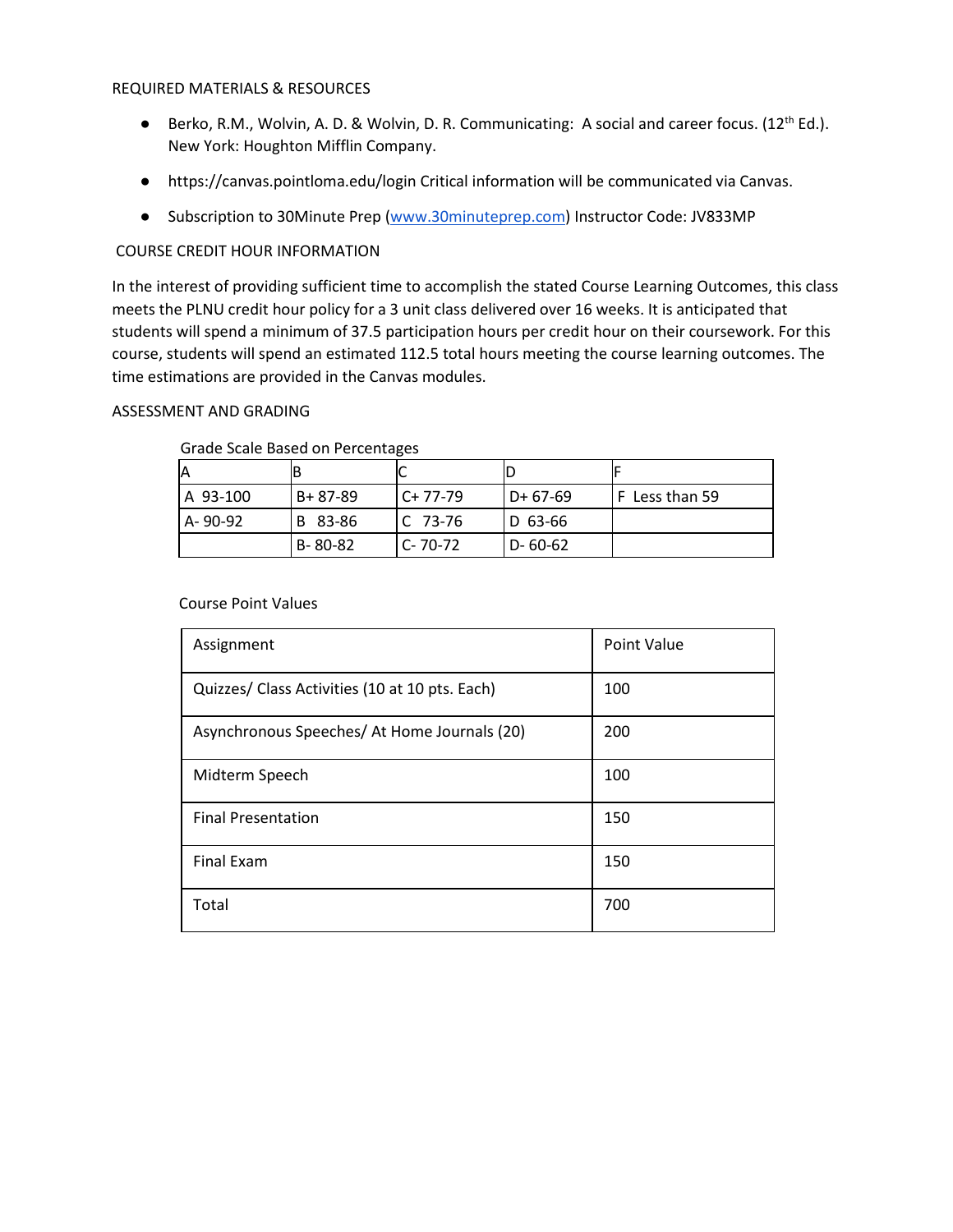# STATE AUTHORIZATION

State authorization is a formal determination by a state that Point Loma Nazarene University is approved to conduct activities regulated by that state. In certain states outside California, Point Loma Nazarene University is not authorized to enroll online (distance education) students. If a student moves to another state after admission to the program and/or enrollment in an online course, continuation within the program and/or course will depend on whether Point Loma Nazarene University is authorized to offer distance education courses in that state. It is the student's responsibility to notify the institution of any change in his or her physical location. Refer to the map on **State Authorization** to view which states allow online (distance education) outside of California.

## INCOMPLETES AND LATE ASSIGNMENTS

All assignments are to be submitted/turned in by the beginning of the class session when they are due including assignments posted in Canvas. Incompletes will only be assigned in extremely unusual circumstances.

## PLNU COPYRIGHT POLICY

Point Loma Nazarene University, as a non-profit educational institution, is entitled by law to use materials protected by the US Copyright Act for classroom education. Any use of those materials outside the class may violate the law.

#### PLNU ACADEMIC HONESTY POLICY

Students should demonstrate academic honesty by doing original work and by giving appropriate credit to the ideas of others. Academic dishonesty is the act of presenting information, ideas, and/or concepts as one's own when in reality they are the results of another person's creativity and effort. A faculty member who believes a situation involving academic dishonesty has been detected may assign a failing grade for that assignment or examination, or, depending on the seriousness of the offense, for the course. Faculty should follow and students may appeal using the procedure in the university Catalog. Se[e Academic Policies](https://catalog.pointloma.edu/content.php?catoid=41&navoid=2435#Academic_Honesty) for definitions of kinds of academic dishonesty and for further policy information.

# PLNU ACADEMIC ACCOMMODATIONS POLICY

While all students are expected to meet the minimum standards for completion of this course as established by the instructor, students with disabilities may require academic adjustments, modifications or auxiliary aids/services. At Point Loma Nazarene University (PLNU), these students are requested to register with the Disability Resource Center (DRC), located in the Bond Academic Center [\(DRC@pointloma.edu](mailto:DRC@pointloma.edu) or 619-849-2486). The DRC's policies and procedures for assisting such students in the development of an appropriate academic adjustment plan (AP) allows PLNU to comply with Section 504 of the Rehabilitation Act and the Americans with Disabilities Act. Section 504 prohibits discrimination against students with special needs and guarantees all qualified students equal access to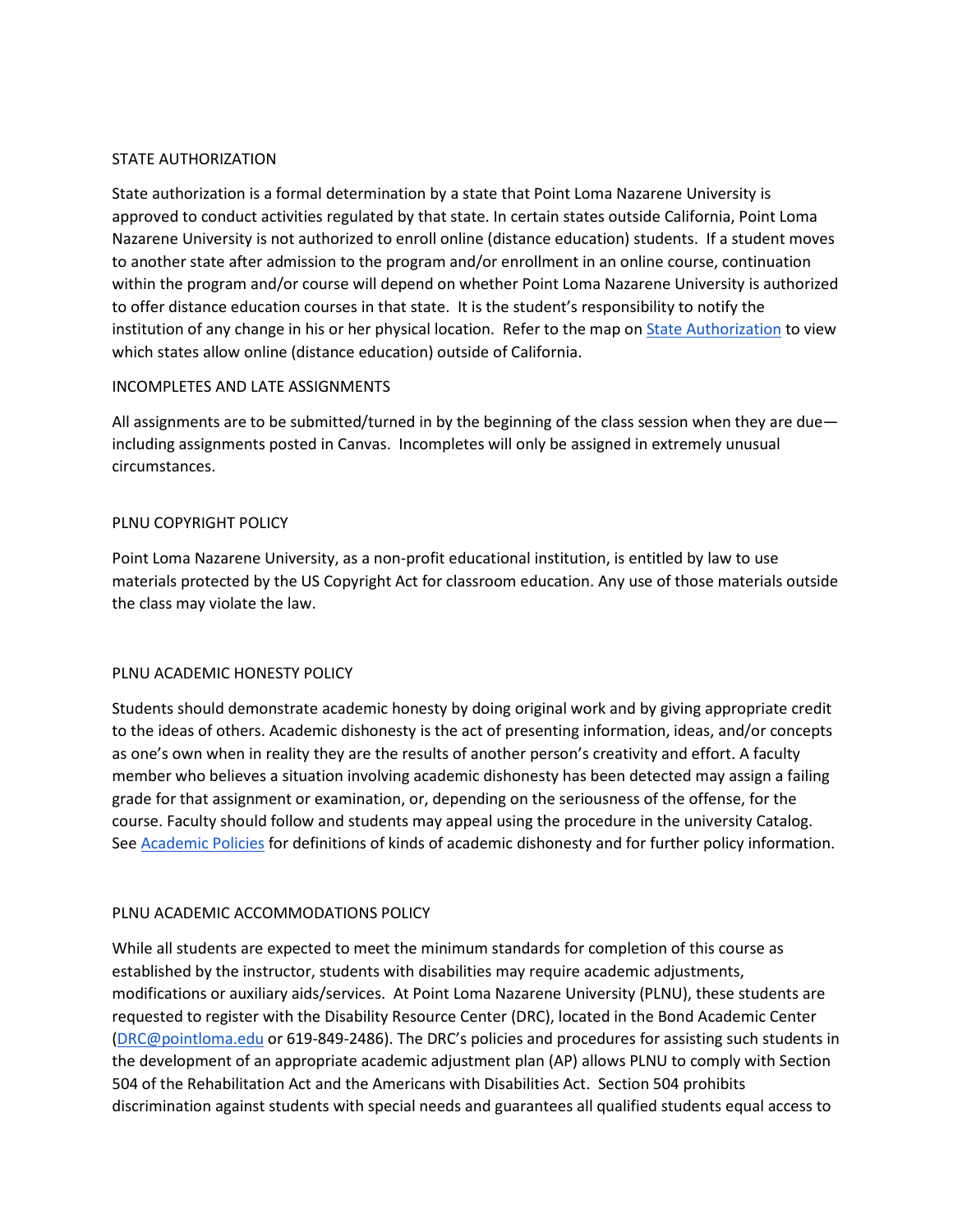and benefits of PLNU programs and activities. After the student files the required documentation, the DRC, in conjunction with the student, will develop an AP to meet that student's specific learning needs. The DRC will thereafter email the student's AP to all faculty who teach courses in which the student is enrolled each semester. The AP must be implemented in all such courses.

If students do not wish to avail themselves of some or all of the elements of their AP in a particular course, it is the responsibility of those students to notify their professor in that course. PLNU highly recommends that DRC students speak with their professors during the first two weeks of each semester about the applicability of their AP in that particular course and/or if they do not desire to take advantage of some or all of the elements of their AP in that course.

# PLNU ATTENDANCE AND PARTICIPATION POLICY

Regular and punctual attendance at all synchronous class sessions is considered essential to optimum academic achievement. If the student is absent for more than 10 percent of class sessions (virtual or face-to-face), the faculty member will issue a written warning of de-enrollment. If the absences exceed 20 percent, the student may be de-enrolled without notice until the university drop date or, after that date, receive the appropriate grade for their work and participation. In some courses, a portion of the credit hour content will be delivered asynchronously and attendance will be determined by submitting the assignments by the posted due dates. See [Academic Policies](https://catalog.pointloma.edu/content.php?catoid=46&navoid=2650#Class_Attendance) in the Undergraduate Academic Catalog. If absences exceed these limits but are due to university excused health issues, an exception will be granted.

# Asynchronous Attendance/Participation Definition

A day of attendance in asynchronous content is determined as contributing a substantive note, assignment, discussion, or submission by the posted due date. Failure to meet these standards will result in an absence for that day. Instructors will determine how many asynchronous attendance days are required each week.

# SPIRITUAL CARE

Please be aware PLNU strives to be a place where you grow as whole persons. To this end, we provide resources for our students to encounter God and grow in their Christian faith.

If students have questions, a desire to meet with the chaplain or have prayer requests you can contact the [Office of Spiritual Development](https://www.pointloma.edu/offices/spiritual-development)

# USE OF TECHNOLOGY

In order to be successful in the online environment, you'll need to meet the minimum technology and system requirements; please refer to the [Technology and System Requirements i](https://help.pointloma.edu/TDClient/1808/Portal/KB/ArticleDet?ID=108349)nformation. Additionally, students are required to have headphone speakers compatible with their computer available to use. If a student is in need of technological resources please contact [student-tech](mailto:student-tech-request@pointloma.edu)[request@pointloma.edu.](mailto:student-tech-request@pointloma.edu)

Problems with technology do not relieve you of the responsibility of participating, turning in your assignments, or completing your class work.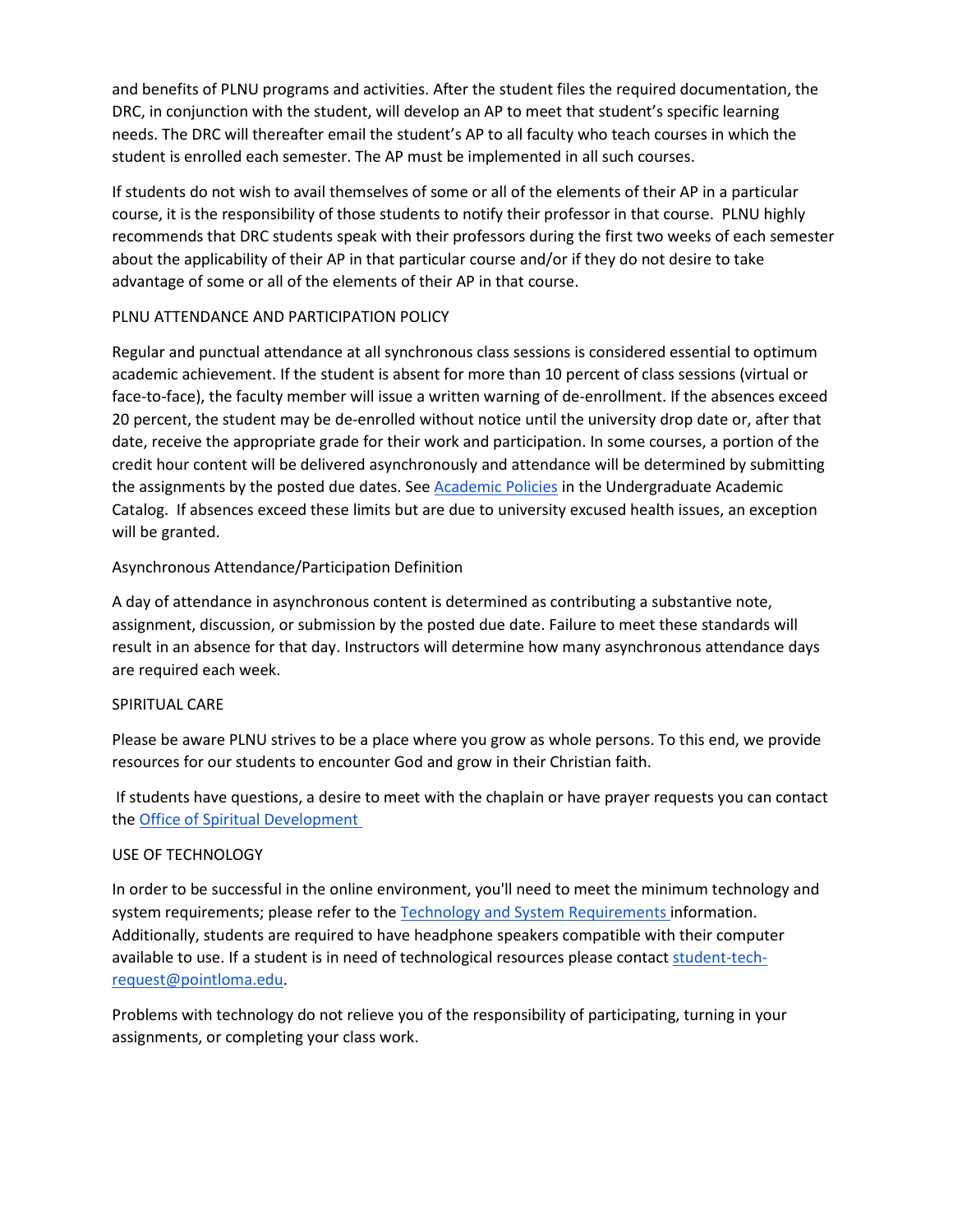# COURSE CALENDAR (Thursday dates are all asynchronous sessions)

| Date           | Discussion/Activity                                                          | HW Due                                              | <b>HW Assigned</b>                                         |
|----------------|------------------------------------------------------------------------------|-----------------------------------------------------|------------------------------------------------------------|
| August 18th    | Syllabus and Course Procedures                                               |                                                     | Registration of<br>30MinPrep and<br><b>Video Tutorials</b> |
| August 20th    | Small group meeting (asynchronous)                                           |                                                     |                                                            |
| August 25th    | Introduction to speeches (30 minute<br>prep)                                 | Registration of<br>30MinPrep and<br>Video Tutorials |                                                            |
| August 27th    | Speeches Week 1 (asynchronous)                                               |                                                     |                                                            |
| September 1st  | Chapter 1: The Human Communication<br>Process                                |                                                     | Quiz #1                                                    |
| September 3rd  | Speeches Week 2 (asynchronous)                                               |                                                     |                                                            |
| September 8th  | Chapter 2: Foundations of Verbal<br>Language                                 | Quiz #1                                             | Quiz #2                                                    |
| September 10th | Speeches Week 3 (asynchronous)                                               |                                                     |                                                            |
| September 15th | Chapter 2: Continued                                                         | Quiz #2                                             | Quiz #3                                                    |
| September 17th | Speeches Week 4 (asynchronous)                                               |                                                     |                                                            |
| September 22nd | Chapter 3: Nonverbal Communication                                           | Quiz #3                                             | Quiz #4                                                    |
| September 24th | Speeches Week 5 (asynchronous)                                               |                                                     |                                                            |
| September 29th | Chapter 4: Listening                                                         | Quiz #4                                             | Quiz #5                                                    |
| October 1st    | Midterm speech (record and send in for<br>evaluation)                        |                                                     |                                                            |
| October 6th    | Chapter 6: Interpersonal and<br><b>Electronically Mediated Communication</b> | Quiz #5                                             | Quiz #6                                                    |
| October 8th    | Speeches Week 6 (asynchronous)                                               |                                                     |                                                            |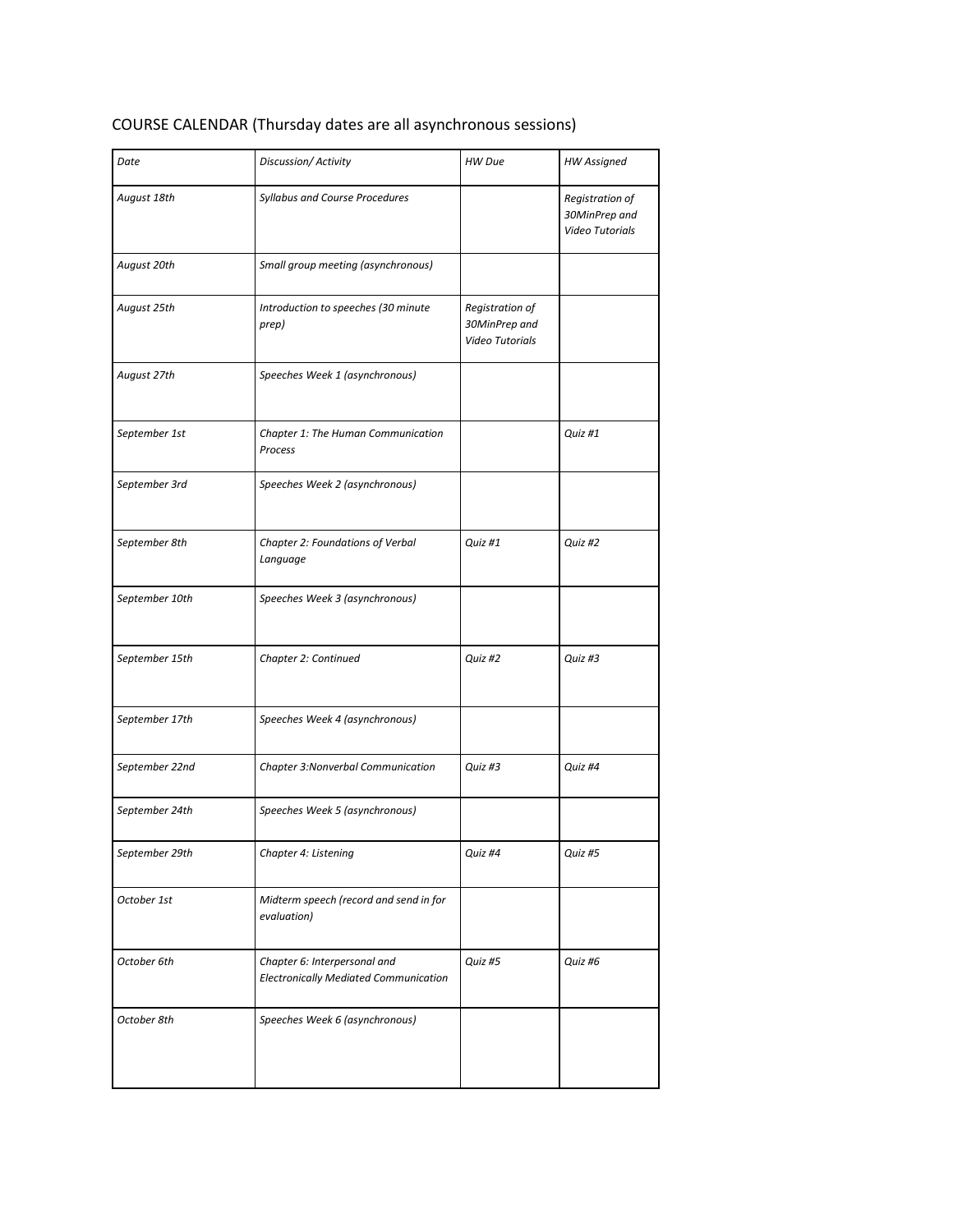| October 13th  | Chapter 6: Continued                                | Quiz #6  | Quiz #7                |
|---------------|-----------------------------------------------------|----------|------------------------|
| October 15th  | Speeches Week 7 (asynchronous)                      |          |                        |
| October 20th  | Chapters 11, 12, 13: Speech Writing and<br>Delivery | Quiz #7  | Quiz #8                |
| October 22nd  | Final presentation discussion<br>(asynchronous)     |          |                        |
| October 27th  | Chapters 11, 12, 13: Continued                      | Quiz #8  | Quiz #9                |
| October 29th  | Speeches Week 8 (asynchronous)                      |          |                        |
| November 3rd  | Persuasion and Propaganda (Selected<br>readings)    | Quiz #9  | Quiz #10               |
| November 5th  | Make up speech day (Record and Turn in)             |          |                        |
| November 10th | Communication and Identity (Selected<br>readings)   | Quiz #10 |                        |
| November 12th | Practice for final presentation<br>(asynchronous)   |          |                        |
| November 17th | Discussion and Review                               |          |                        |
| November 19th | Final presentation (record and turn in)             |          |                        |
| November 24th | Final Exam Study Guide                              |          | <b>Final Exam Prep</b> |